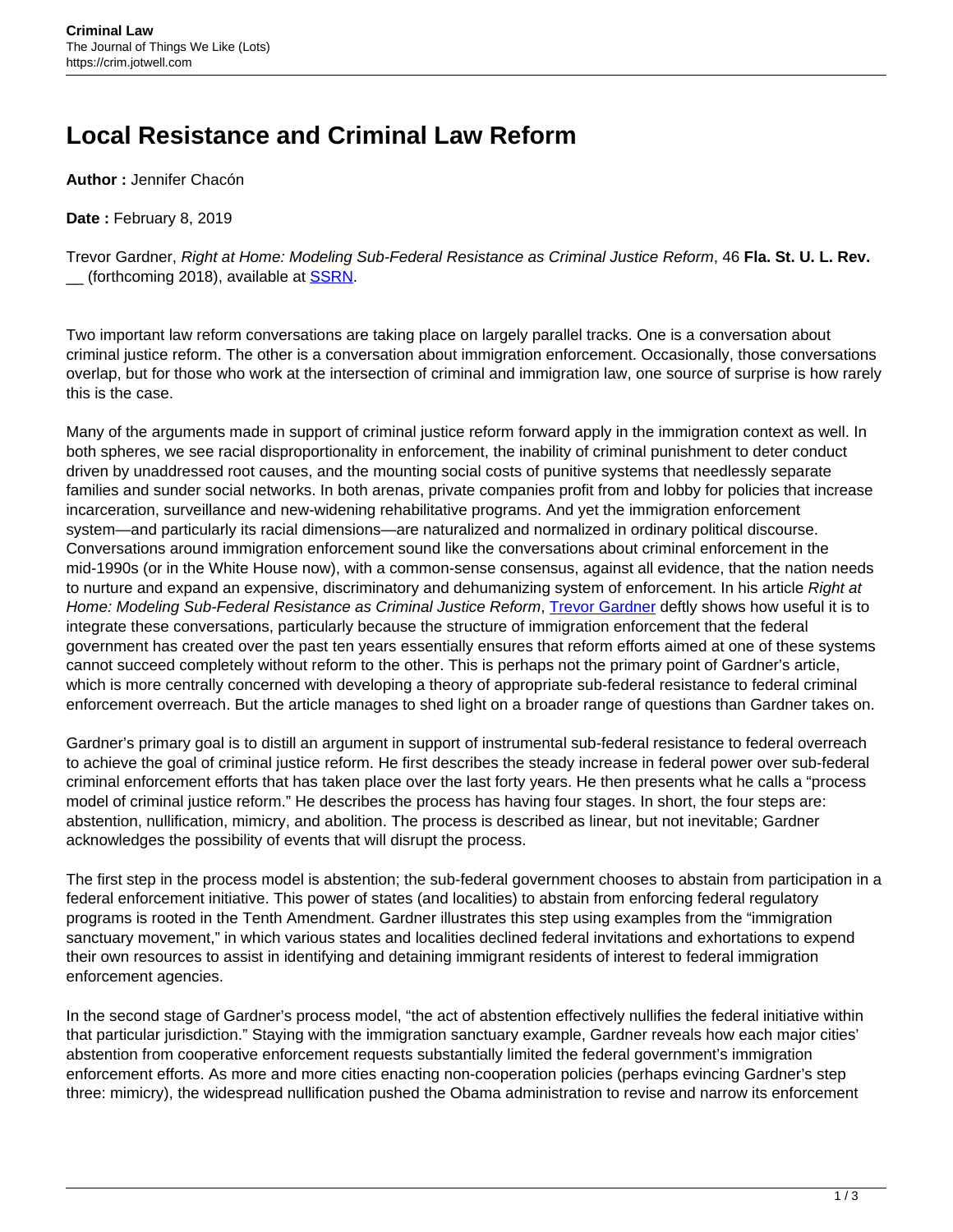policies. This never reached the level of full federal abolition, but the administration did scale back the [Secure](https://www.ice.gov/secure-communities) [Communities](https://www.ice.gov/secure-communities) program and replaced it with the **Priority Enforcement Program**, which involved a greater degree of collaboration and negotiation with local law enforcement. (Of course, as Gardner notes in his introductory section, his process model does not necessarily proceed in linear fashion in all cases, and that has been true in the area of immigration enforcement. The Trump Administration revived the Secure Communities program and scrapped the more cooperative PEP model. But this has only prompted more localities to abstain and nullify, with a significant dampening effect on federal enforcement efforts.)

Third, after abstention and nullification, other jurisdictions mimic the choice to abstain, widening the scope of nullification. To illustrate this process of mimicry, Gardner uses the example of section 908 of the Patriot Act, which required state and local officials to be trained in intelligence gathering in the course of their duties and instructed the US Attorney General, in coordination with the Central Intelligence Agency, to train police in the identification, circulation, and interpretation of foreign intelligence data. Numerous towns and cities in New England—and later, elsewhere—responded by passing ordinances in opposition to the measure that cited civil liberties concerns. Gardner argues that as more and more localities enacted these ordinances, their work served as a cultural recoding. Localities offered new cultural frames through which to understand notions of public security, and in so doing, they laid the groundwork for broader systemic reform.

The final step in Gardner's process model is abolition. At this stage, the federal government, "upon recognizing the scope of enforcement nullification and a corresponding challenge to its own credibility regarding the issue of public security, may choose to abolish the policy underlying the opposed initiative." The cleanest example of this is the repeal of Prohibition which Gardner unpacks. He also notes that federal enforcement policy around marijuana laws has not moved toward full abolition, but suggests that such a move is possible.

The final part of Gardner's paper offers his theoretical intervention. To mediate between [William Stuntz](https://today.law.harvard.edu/william-stuntz-1958-2011/)'s extremely pessimistic view of the federal role in criminal justice policy and [Stephen Schulhoffer'](https://its.law.nyu.edu/facultyprofiles/index.cfm?fuseaction=profile.biography&personid=20270)s responsive, pessimistic take on local criminal justice policy, Gardner advocates for instrumentalist—as opposed to ideological—sub-federal resistance. Gardner first notes the limitations of "local" criminal justice policy. Drawing on the work of [Evi Girling](https://www.keele.ac.uk/sspp/people/staff/evigirling/) and other criminologists, he acknowledges that "[l]ocal sensibilities regarding crime had less to do with local criminal activity and more to do with national crime politics and the criminal enforcement campaigns that flowed from these politics." Local crime policies generally are responsive not to local conditions but to local understandings of received, packaged narratives about national and international threats. To remedy this, Gardner argues for local policies that reflect "healthy" sub-federal skepticism toward the "federal public security agenda" coupled with "more local democratic accountability" to impede unwanted, sub rosa participation of local actors in unpopular federal enforcement schemes.

Gardner acknowledges that a systemic tolerance for local skepticism could also lead to breakdowns in enforcement around environmental protection and civil rights, but he suggests that the federal government has the tools to avoid this problem. He uses the Department of Justice [litigation](https://www.latimes.com/nation/la-na-joe-arpaio-verdict-20170706-story.html) against Sheriff Joe Arpaio as an example, noting that "in the same political moment in which cities and counties passed immigrant sanctuary policies in an effort to aggressively oppose police participation in the enforcement of federal immigration law, the federal government successfully challenged Sheriff Arpaio [for the civil rights violations he perpetrated in his excessive immigration enforcement campaign] in federal court." This example does illustrate the important point that the federal government has the oversight tools to curb some police misconduct. But it is important to acknowledge that such resources are limited and that many abusive officials were not prosecuted in this period. Only the most egregious actors—or those in spaces where local advocates are mobilized and heard—are likely to get the kind of federal attention that was lavished on (the now-pardoned) Sheriff Joe. And as Gardner's own examples illustrate, each locality has the capacity effectively to nullify certain enforcement efforts that it views as undesirable, and it seems unlikely that the federal government can corral all of these actors through costly litigation, even assuming that doing so is a federal priority.

Ultimately, it is not clear that Gardner's answers to the fears of localism are wholly reassuring. But his paper is important for its contribution to thinking about the process by which localities shape criminal (and immigration) law and